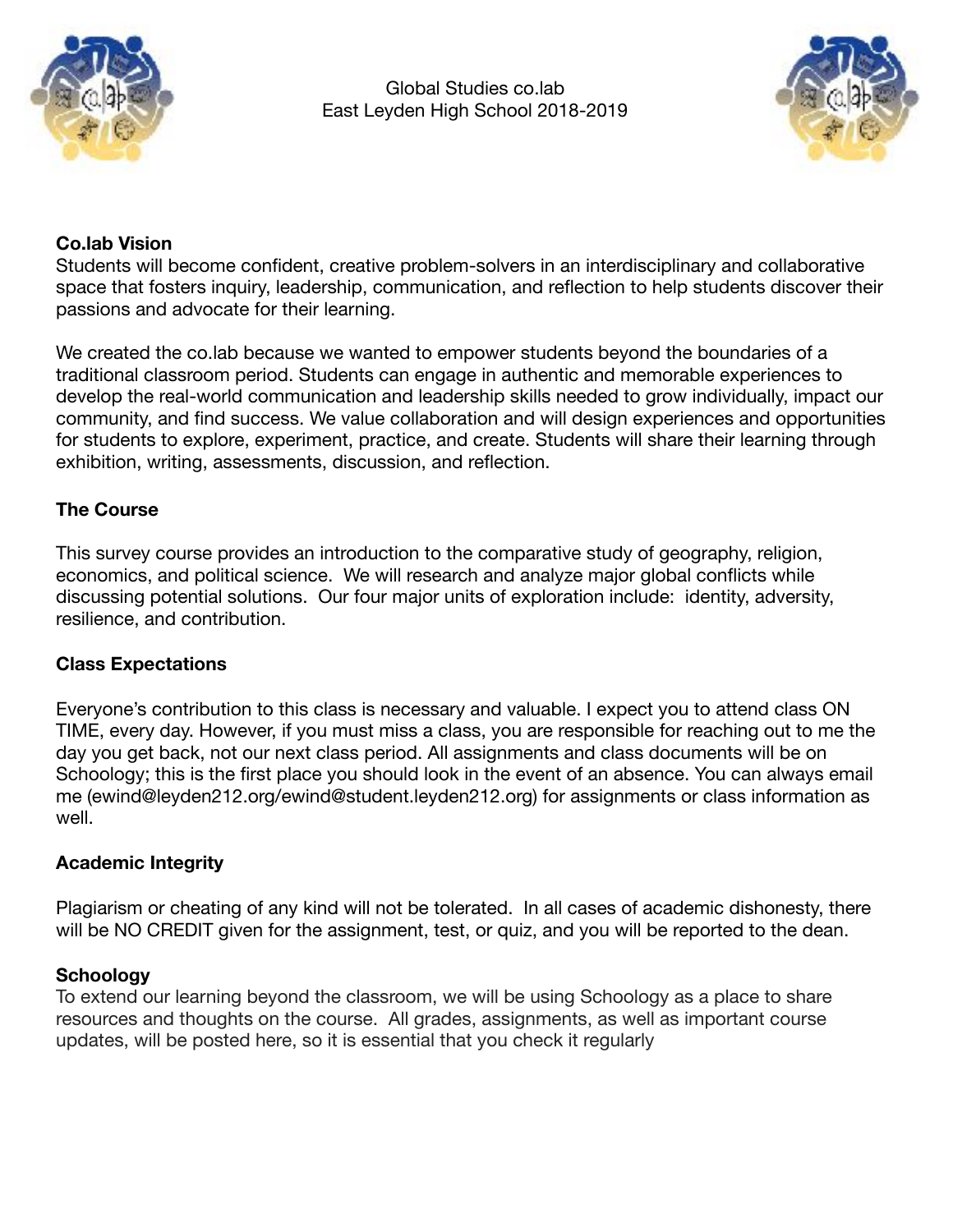## **Standards-Based Grading**

We will focus on content and skill standards in this course, which means you will be assessed on your global studies content knowledge, as well as your reading, writing and speaking/listening skills throughout the course. Within each unit you will be assessed in a variety of ways to determine your level of understanding of the standard you are expected to meet by the end of the semester.

#### **Course Terms:**

**Lesson**: A lesson is a selection of topics that are connected and learned together and assessed together.

**Practice**: Throughout a lesson there will be opportunities to practice the concepts and skills. This is the best time to ask questions and make sure you understand.

**Assessment**: There are two kind of assessments: formative and summative. All of your lesson assessments are formative and can be revised if you did not show your understanding on the first attempt. Summative assessments occur before quarter grades and semester grades are due and cannot be revised.

**Skill**: There are certain reading, thinking, writing, and presenting goals that are essential to master during your freshman year. These are assessed separately from the content goals.

**Content**: Content is the terms and concepts from Global Studies. They are measured at various levels of understanding to show you where you are on your climb up that lesson's mountain. You can revise these until you get to the top.

## **Global Studies Skill Standards**

**Reading--Identify Main Idea**: Determine the main ideas or information of a primary or secondary source.

**Reading--Meaning of Words**: Determine the meaning of words and phrases as they are used in a text, including vocabulary describing political, social, or economic aspects of history/social science. **Reading--Identify Evidence**: Cite specific textual evidence to support analysis of primary and secondary sources.

**Reading-Summary:** Provide an accurate summary of the source other than prior knowledge or opinions.

**Writing**: Write informative/explanatory texts to examine and explain complex ideas, concepts, and information clearly and accurately through the effective selection, organization, and analysis of content.

**Reading-Integration of Knowledge and Ideas**: Integrate quantitative (numbers) or technical analysis (e.g. charts, research data) with qualitative (explanatory) analysis in print or digital texts. **Speaking/Listening-**Discussion: Come to discussions/presentation prepared, having read and researched material under study; explicitly draw on that preparation by referring to evidence from texts and other research on the topic or issue to stimulate a thoughtful, well-reasoned exchange of ideas

\*Syllabus content may change at instructor's discretion.